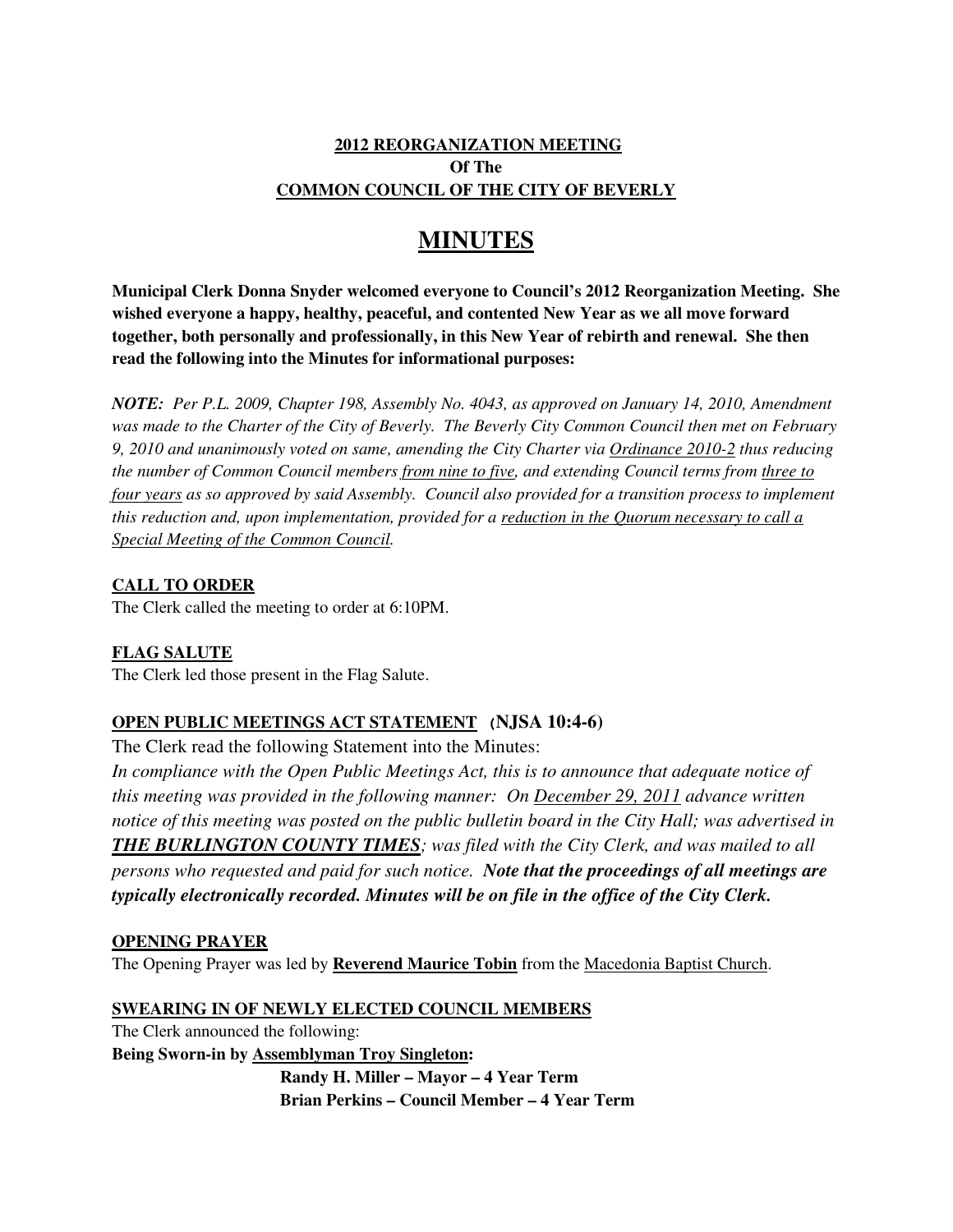Upon Mayor Miller and Council Member Perkin's swearing-in, Assemblyman Singleton took a moment to congratulate these two individuals, and stated that he would be remiss if he did not additionally thank Dr. Gail Cook who ran an excellent Senatorial race this past Election with both him and Herb Conway running and winning the Assembly seats. He presented former **Mayor Cook with a Commendation** for her current and past untiring work for the City of Beverly and her Party. Mayor Cook then thanked Assemblyman Singleton and Senator Allen, and wished Council all the best in the New Year.

# **Being Sworn-in by Senator Diane Allen: Robert Thibault – Council Member – 4 Year Term**

Upon Council Member Thibault's swearing-in, Senator Allen took a few moments to thank everyone for attending. She also recognized former Mayor Gail Cook, stating that they ran a very exciting Senatorial race together this last Election, and that they were still friends! She reminded those present that the Beverly City residents were very fortunate to have such good people on Council – individuals who were truly interested in the best interests of the City and were willing to put the time in needed to make things happen.

The Clerk then took **ROLL CALL**, with Mayor and Council Members all being Present.

| <b>Mayor:</b>           | <b>Randy H. Miller</b> |
|-------------------------|------------------------|
| <b>Council Members:</b> | <b>Martin Bass</b>     |
|                         | <b>Luis Crespo</b>     |
|                         | <b>Barbara Kelly</b>   |
|                         | <b>Brian Perkins</b>   |
|                         | <b>Robert Thibault</b> |

## **LETTER OF RESIGNATION**

The Clerk read **Martin Bass'** notice of Resignation into the Minutes. (Mr. Bass ran and was Elected in the 2011 General Election to fill a 1 Year Unexpired Term.) Motion to accept resignation of Martin Bass by Thibault; Second by Perkins. Roll Call Vote – All Ayes. Motion Carried.

## **LOCAL DEMOCRATIC COMMITTEE LIST OF NAMES TO FILL VACANCY**

The Clerk then read a letter (see attached) from Dr. Gail G. Cook, Chair of the Beverly City Democratic Committee recommending the following 3 individuals for consideration for a vote by Council to fill the Unexpired 1 Year Term that was vacated by Mr. Bass:

## **Hal Robertson; Nancy Richards; William Elliott, Jr.**

## **APPOINTMENT TO FILL VACANCY**

The Clerk then called for nominations to fill the 1 Year Unexpired Term vacancy created by Martin Bass. **Motion to appoint Hall Robertson** made by Crespo; Second by Perkins. Roll Call Vote – All Ayes. Motion Carried.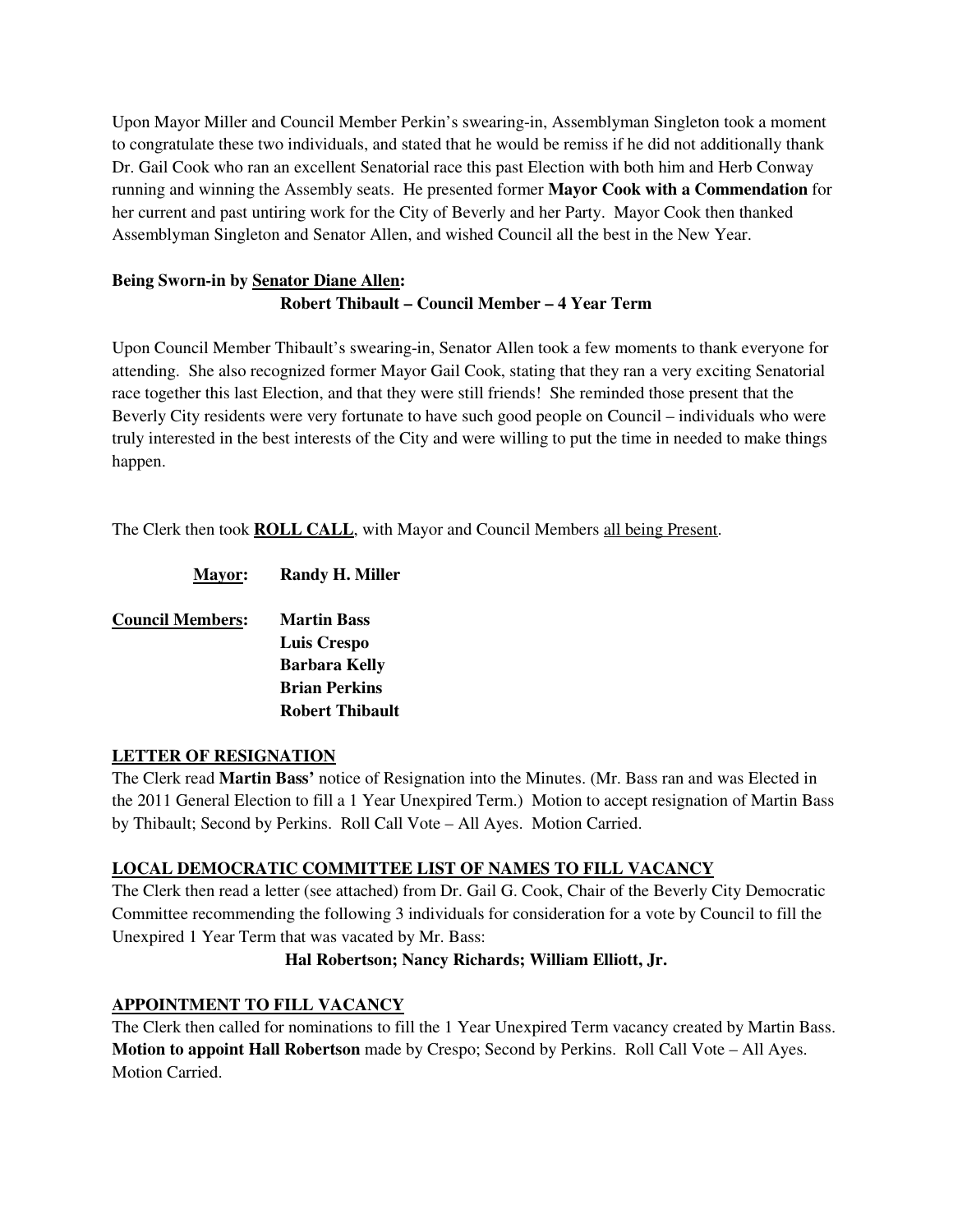#### **SWEARING-IN OF APPOINTEE**

Mr. Robertson was then sworn-in by Assemblyman Troy Singleton.

#### **NOMINATION OF COUNCIL PRESIDENT**

At this time, the Clerk called for nominations for Council President. Motion to approve **Luis Crespo as Council President** for the 2012 Calendar Year made by Robertson; Second by Perkins. Roll Call Vote – All Ayes, except: Thibault – No. Motion Carried.

## **The Clerk then turned the meeting over to Council President Crespo.**

 $\sqrt{2}$ 

## **NOMINATION OF COUNCIL PRESIDENT PRO-TEM**

Mr. Crespo then called for nominations for Council President Pro-Tem. Motion to approve **Hal Robertson as Council President Pro-Tem** for the 2012 Calendar Year made by Kelly; Second by Perkins. Roll Call Vote – All Ayes. Motion Carried.

## **MAYOR MILLER'S WELCOMING COMMENTS**

Mayor Miller welcomed everyone, and thanked Senator Allen and Assemblyman Singleton and all those present who came out on the coldest night of the year to attend Reorganization. He said that he will be working hard during his term for everyone in the community.

#### **RESOLUTION 2012-1**

A Resolution appointing **Albert K. Marmero, Esq.** as **City Solicitor** for the calendar year 2012, and authorizing an agreement with **Long Marmero & Associates, LLP**, for Professional Services at the rate set forth in said agreement. Motion to approve by Perkins; Second by Robertson. Roll Call – All Ayes. Motion Carried.

## **RESOLUTION 2012-2**

A Resolution appointing **William H. Kirchner, P.E., CME, as City Engineer** for the calendar year 2012, and authorizing an agreement with **Environmental Resolutions, Inc.** for Professional Services at the rates set forth in said agreement. Motion to approve by Kelly; Second by Robertson. Roll Call – All Ayes. Motion Carried.

*Mr. Crespo then advised that the Consent Agenda Resolutions would be read and a vote called for. He asked if anyone wanted to request a certain Resolution be pulled from the Consent Agenda for discussion. Mr. Thibault requested that Resolutions 2012-3(Auditor) and 2012-22(Temporary Budget) be pulled for discussion. This was done with discussion/vote as follows:* 

## **RESOLUTION 2012-3**

A Resolution appointing **Robert Stewart, CPA/RMA**, as **Municipal Auditor** for the calendar year 2012, and authorizing an agreement for Professional Services with **Inverso & Stewart** at the rate set forth in said agreement.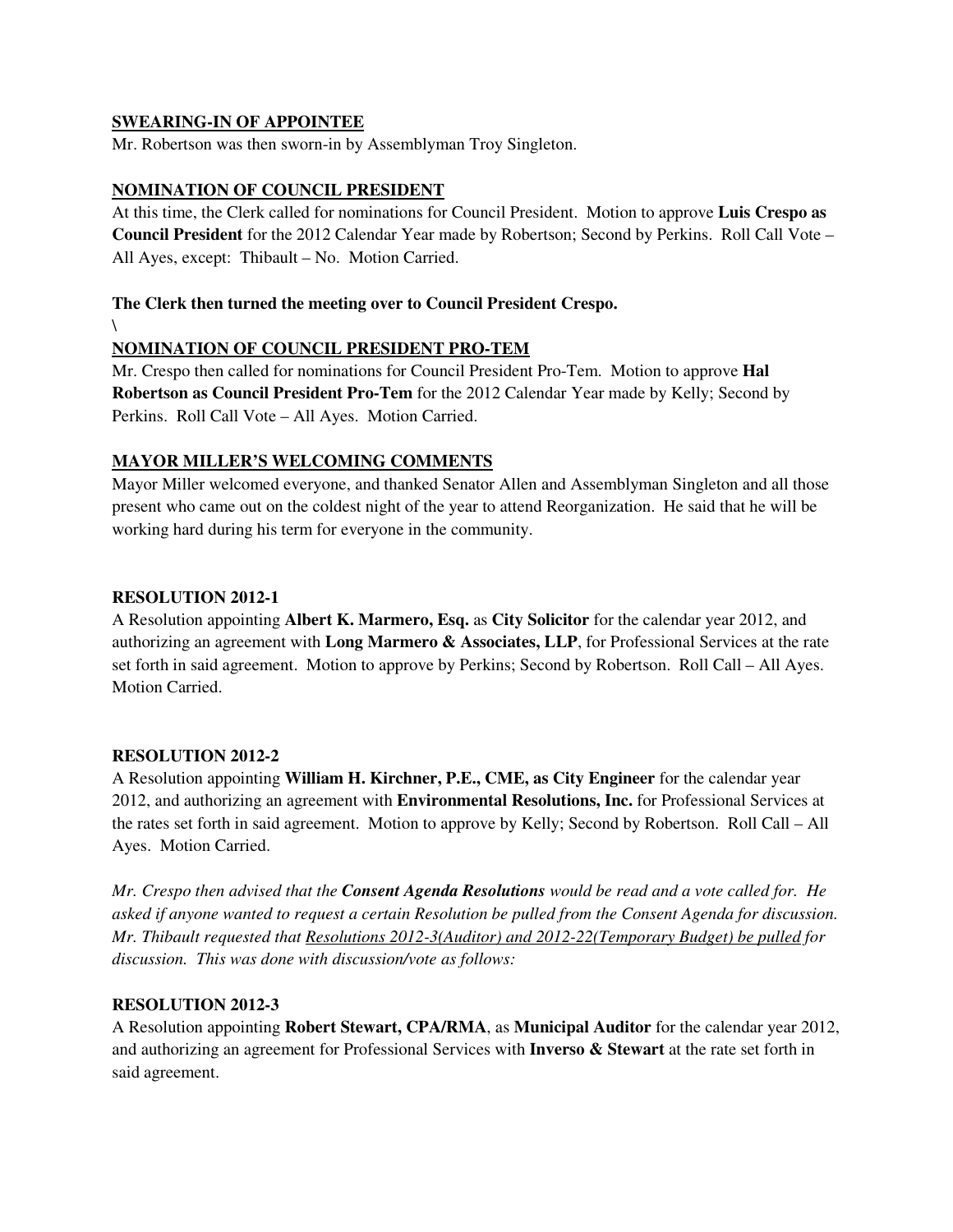Mr. Thibault had two points for consideration. How long has Inverso & Stewart been the Auditor for the City and that rates for another submission by Bowman and Associates were lower, other than that for Senior Partner. He also submitted two packets of information from 2008 from the Office of the State Comptroller relative to "Auditor Rotation" , i.e., replacing an Auditor every 10 years relative to issues including but not limited to accountability. Council reviewed the material presented.

Upon review, Mr. Crespo then stated that Inverso  $\&$  Stewart had been the City Auditor for approximately ten years, and that assistance from Inverso & Stewart is always by the Senior Partner who is always readily available. In reviewing Professional Services submissions, Bowman and Associates did have a CAP limit.

There being no further discussion, **Motion to approve Inverso & Stewart as Auditor for the City of Beverly for the 2012 Calendar Year** was made by Robertson; Second by Kelly. Roll Call Vote – All Ayes, except Thibault – No. Motion Carried.

*Referencing Resolution 2012-22, Mr. Crespo then stated for Mr. Thibault that the Temporary Budget is one that must be done at this time every year and takes us through to our regular Budget when adopted. Mr. Thibault stated that, this being the case, he had no objection to placing said Resolution back into the Consent Agenda. This was done.* 

#### **CONSENT AGENDA RESOLUTIONS**

#### **RESOLUTION 2012-4**

A Resolution appointing **R. Louis Gallagher, II** as **Municipal Prosecutor** for the calendar year 2012 and authorizing an agreement for Professional Services at the rate set forth in said agreement.

#### **RESOLUTION 2012-5**

A Resolution appointing **Dean J. Buono** as **Municipal Prosecutor** for the calendar year 2012 and authorizing an agreement for Professional Services at the rate set forth in said agreement.

#### **RESOLUTION 2012-6**

A Resolution appointing **Neal E. Rosenberg, Esq**. as **Municipal Public Defender** for calendar year 2012 and authorizing an agreement for Professional Services at the rate set forth in said agreement.

#### **RESOLUTION 2012- 7**

A Resolution appointing **Mark P. Asselta** as **Redevelopment Attorney** for the calendar year 2012 and authorizing an agreement for Professional Services with **Brown & Connelly, LLP** at the rate set forth in said agreement.

#### **RESOLUTION 2012-8**

A Resolution appointing **Hardenbergh Insurance Group, Inc**. as **Risk Management Consultant** in accordance with 40A:11-5, and authorizing an agreement for Professional Services with same at the rate set forth in said agreement.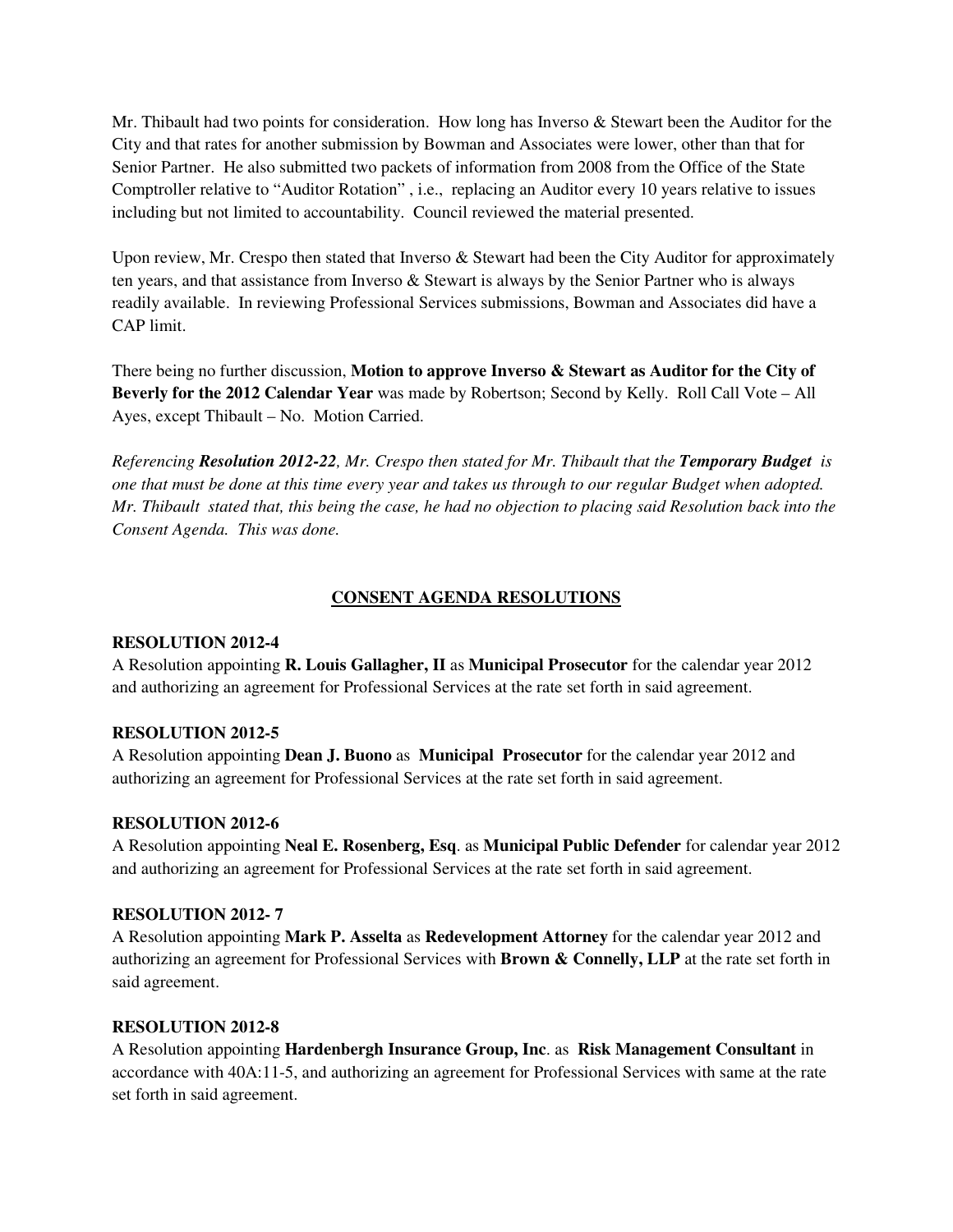#### **RESOLUTION 2012-9**

A Resolution appointing **Luis Crespo** as **Burlington County Municipal Joint Insurance Fund Commissioner** for calendar year 2012.

#### **RESOLUTION 2012-10**

A Resolution appointing Donna Snyder as **Burlington County Municipal Joint Insurance Fund Alternate Fund Commissioner** for calendar year 2012.

#### **RESOLUTION 2012-11**

A Resolution appointing **Donna Snyder** as **Burlington County Municipal Joint Insurance Fund Safety Coordinator** for calendar year 2012.

#### **RESOLUTION 2012-12**

A Resolution appointing **Donna Snyder** as **Burlington County Municipal Joint Insurance Fund Claims Coordinator** for calendar year 2012.

#### **RESOLUTION 2012-13**

A Resolution appointing **Donna Snyder** as **Municipal Assessment Search Officer** for calendar year 2012.

#### **RESOLUTION 2012-14**

A Resolution appointing **Dorothea M. Jones** as **Deputy Municipal Clerk** for calendar year 2012.

#### **RESOLUTION 2012-15**

A Resolution appointing **Dorothea M. Jones** as **Deputy Municipal Registrar** for calendar year 2012.

#### **RESOLUTION 2012-16**

A Resolution appointing **Dorothea M. Jones** as **Treasurer** for calendar year 2012.

#### **RESOLUTION 2012-17**

A Resolution appointing **Dorothea M. Jones** as **Tax Search Clerk** for calendar year 2012.

## **RESOLUTION 2012-18**

A Resolution appointing a **Recycling Coordinator** for calendar year 2012.

## **RESOLUTION 2012-19**

A Resolution appointing a **Council Representative to the Beverly City Planning Board of Adjustment.** 

## **RESOLUTION 2012-20**  A Resolution appointing Kate Elliot as **Police Matron** for calendar year 2012.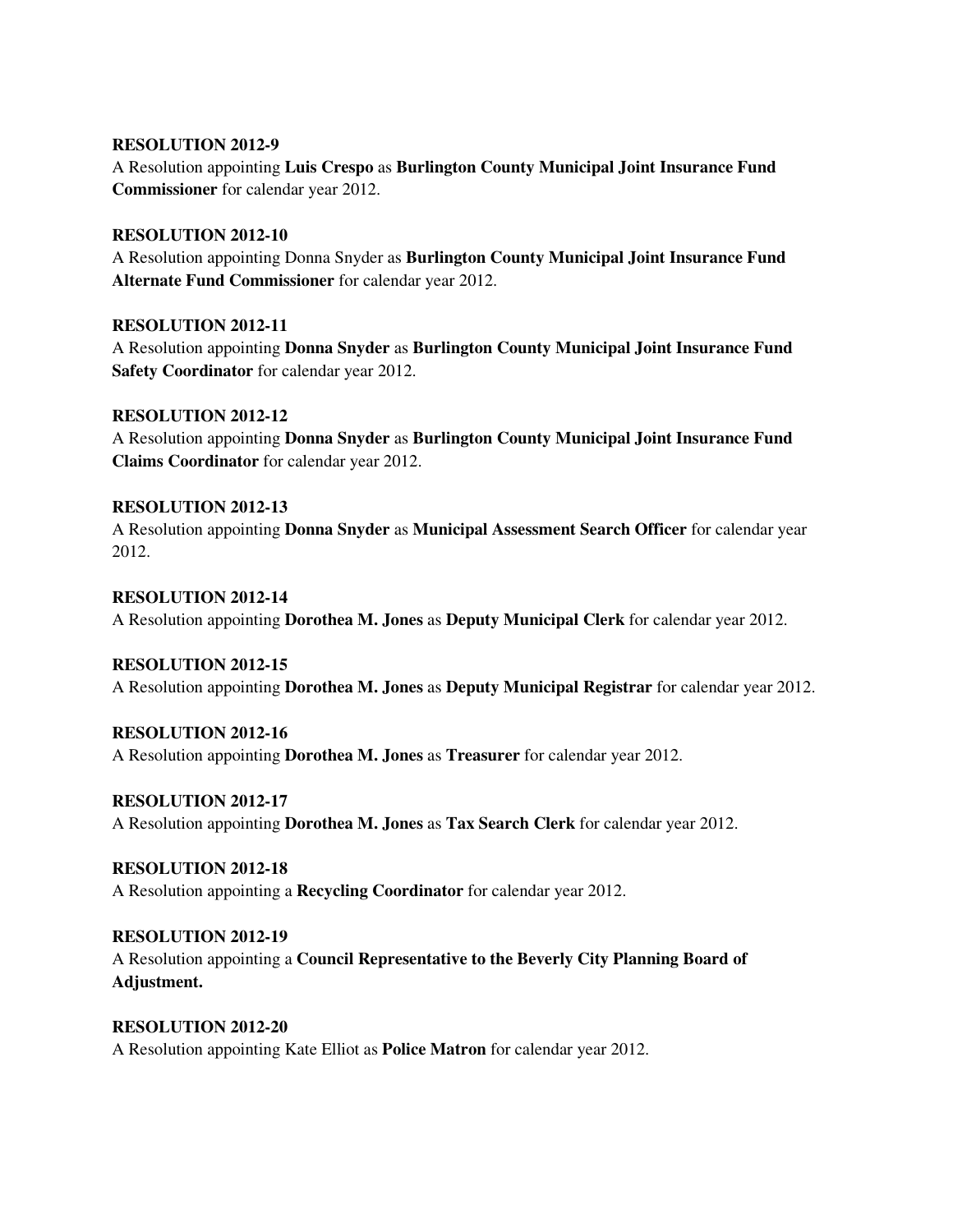#### **RESOLUTION 2012-21**

A Resolution appointing the following **School Crossing Guards** for calendar year 2012: **Robin Bell, Wayne Boyte, Nara L. Durant,** and **Josette Muschinski**.

## **RESOLUTION 2012-22**

A Resolution adopting the Beverly City **2012 Temporary Budget**.

#### **RESOLUTION 2012-23**

A Resolution designating the **2012 Depositories** for the City of Beverly.

#### **RESOLUTION 2012-24**

A Resolution fixing the **2012 Interest Rate on Delinquent Taxes** in the City of Beverly.

#### **RESOLUTIOLN 2012-25**

A Resolution establishing a **2012 Petty Cash Fund** for the City of Beverly with Municipal Clerk Donna Snyder being named as Custodian of same.

#### **RESOLUTION 2012-26**

A Resolution establishing the Beverly City Common Council **2012 Meeting Dates, Times, and Locations**.

#### **RESOLUTION 2012-27**

.

A Resolution designating the **2012 Official Newspapers** for the City of Beverly.

## **Motion to approve Consent Agenda Resolutions 2012-4 through and including 2012-27 made by Thibault; Second by Kelly. Roll Call Vote – All Ayes. Motion Carried.**

## **COUNCIL PRESIDENT'S APPOINTMENT OF COMMON COUNCIL COMMITTEE MEMBERS.**

Council President Crespo then read his appointments to the Beverly Township Committees for the 2012 Calendar Year. Please see attached list.

## **MAYOR'S CLOSING COMMENTS**

Mayor Miller once again thanked everyone for attending and for their support.

## **COUNCIL MEMBERS' COMMENTS**

Mr. Crespo thanked everyone for their attendance and support, and acknowledged Senator Allen, Assemblyman Singleton, former Mayors Gail Cook, Jean Wetherill, and Bob Bancroft. Gillette. He also recognized prior Committee Members John Newsome, Scott Williams, and Theresa Gillette.

Mr. Thibault stated that he was happy to have been elected as a Council Member – that he won by one vote – so your vote does count. He said that this was not about an Election or a Party, but about doing a job with fellow Council members, and that everyone on Council is here to help improve the City.